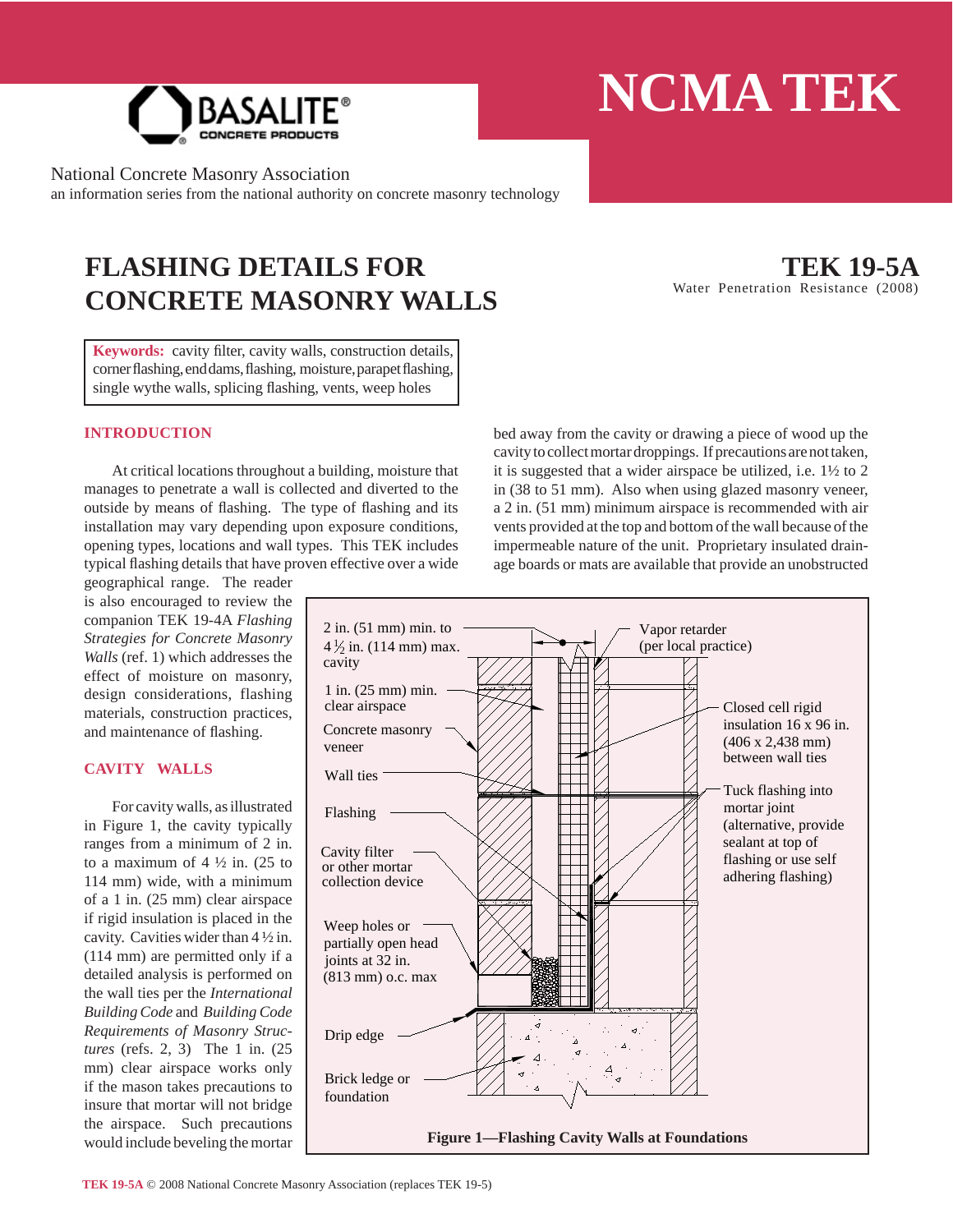

**Figure 3—Flashing Cavity Walls at Sills**

drainage path that eliminate the need for a clear airspace (ref. 4).

As shown in Figure 1, the flashing in a cavity wall at the intersection of the foundation should be sealed to the exterior faceshell of the backup wythe, project downward to the foundation surface, outward to the exterior face of the wall, and terminate with a sloped drip. Weep holes or open head joints should be located a maximum of 32 in. (813 mm) apart. Flashing at lintels and sills (shown in Figures 2 and 3, respectively) is very similar. Although not shown, vents can be installed in the vertical head joints at the top of masonry walls to provide natural convective air flow within the cavity to facilitate drying. Prefabricated flashing boots available for both single and multiwythe walls are shown in Figure 7.

#### **SINGLE WYTHE WALLS**

 Flashings in single wythe walls, like cavity walls should be positioned to direct water to the exterior. This is normally accomplished using two narrower units to make up the thickness of the wall and placing flashing between them as shown in Figures 4 and 8. Care should be exercised to insure that surfaces supporting the flashing are flat or are sloping to the exterior. This can be accomplished by using solid units, lintel or closed bottom bond beam units turned upside down similar to Figure 3, or by filling cells of hollow units with mortar or grout.

 Flashing of single wythe walls at lintels, foundations, and bond beams is accomplished in the same manner as shown in Figure 4 while sills are shown in Figure 6. Throughwall flashing is used in many areas of the country as shown in Figure 9. However, the bond-breaking effects of this type of detail need to be evaluated in regard to the structural performance of the wall. Additional information for flashing singlewythe walls, particularly architectural concrete masonry walls, and means for providing a higher level of structural continuity at flashings is contained in TEK 19-2A (ref. 5).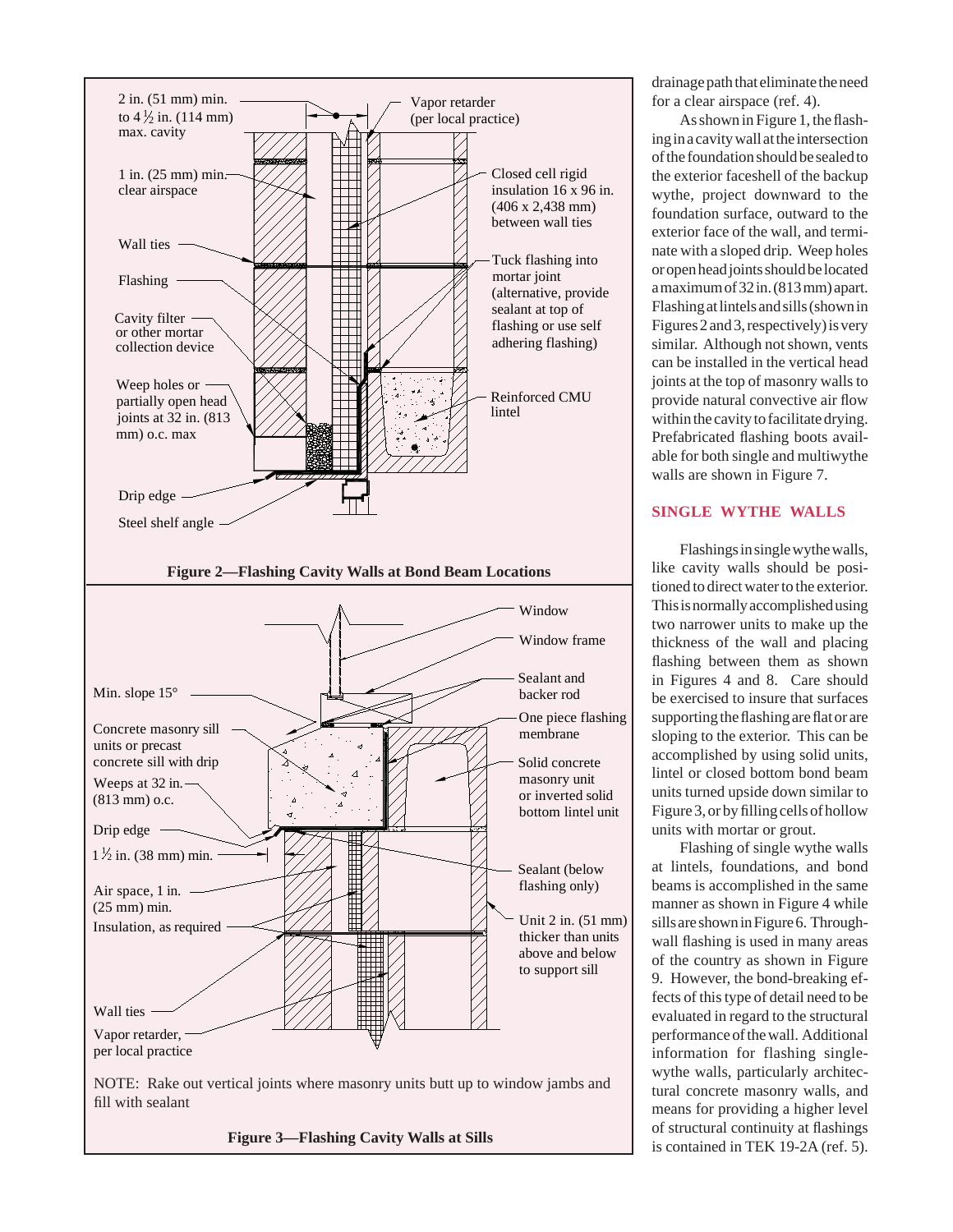![](_page_2_Figure_0.jpeg)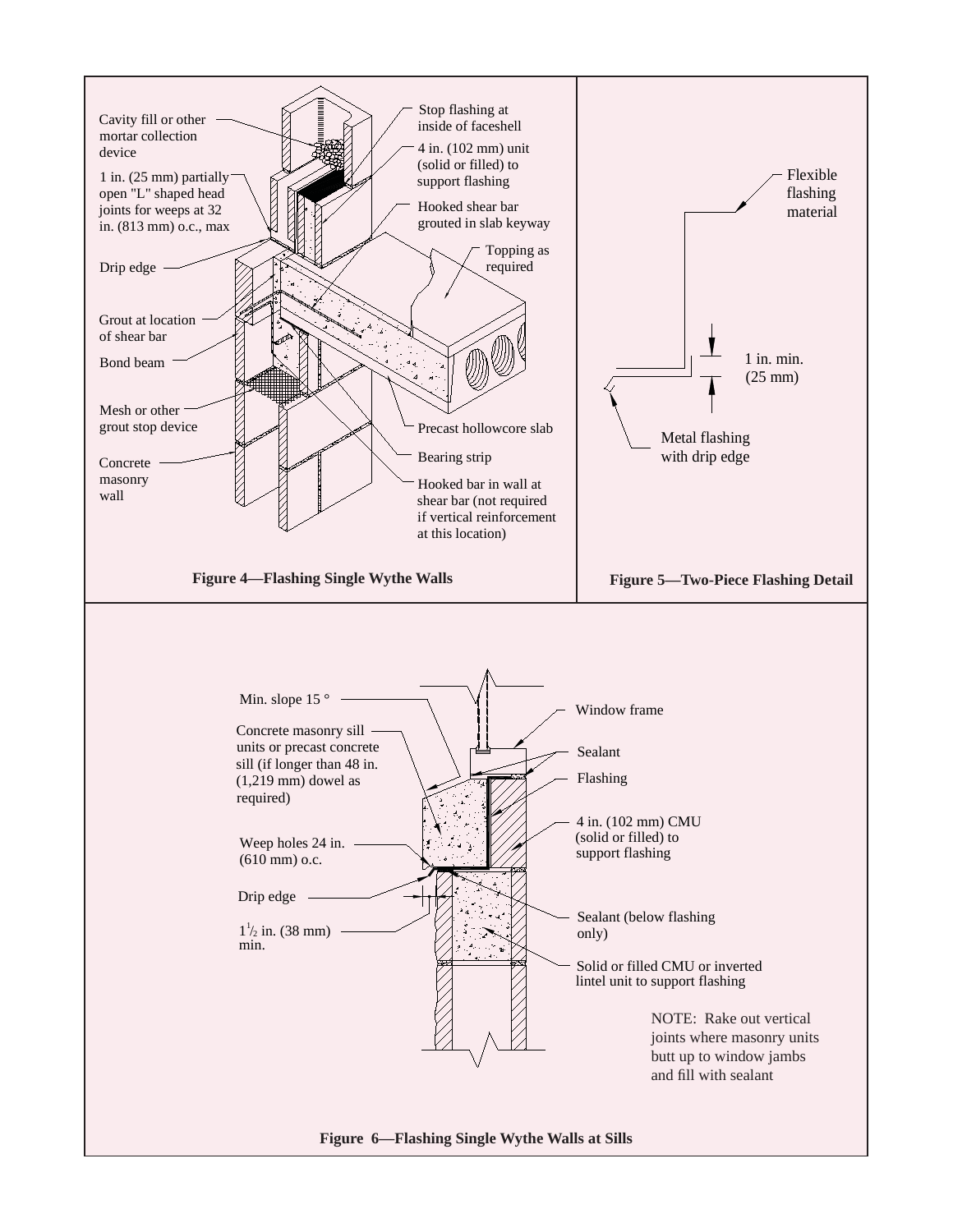![](_page_3_Figure_0.jpeg)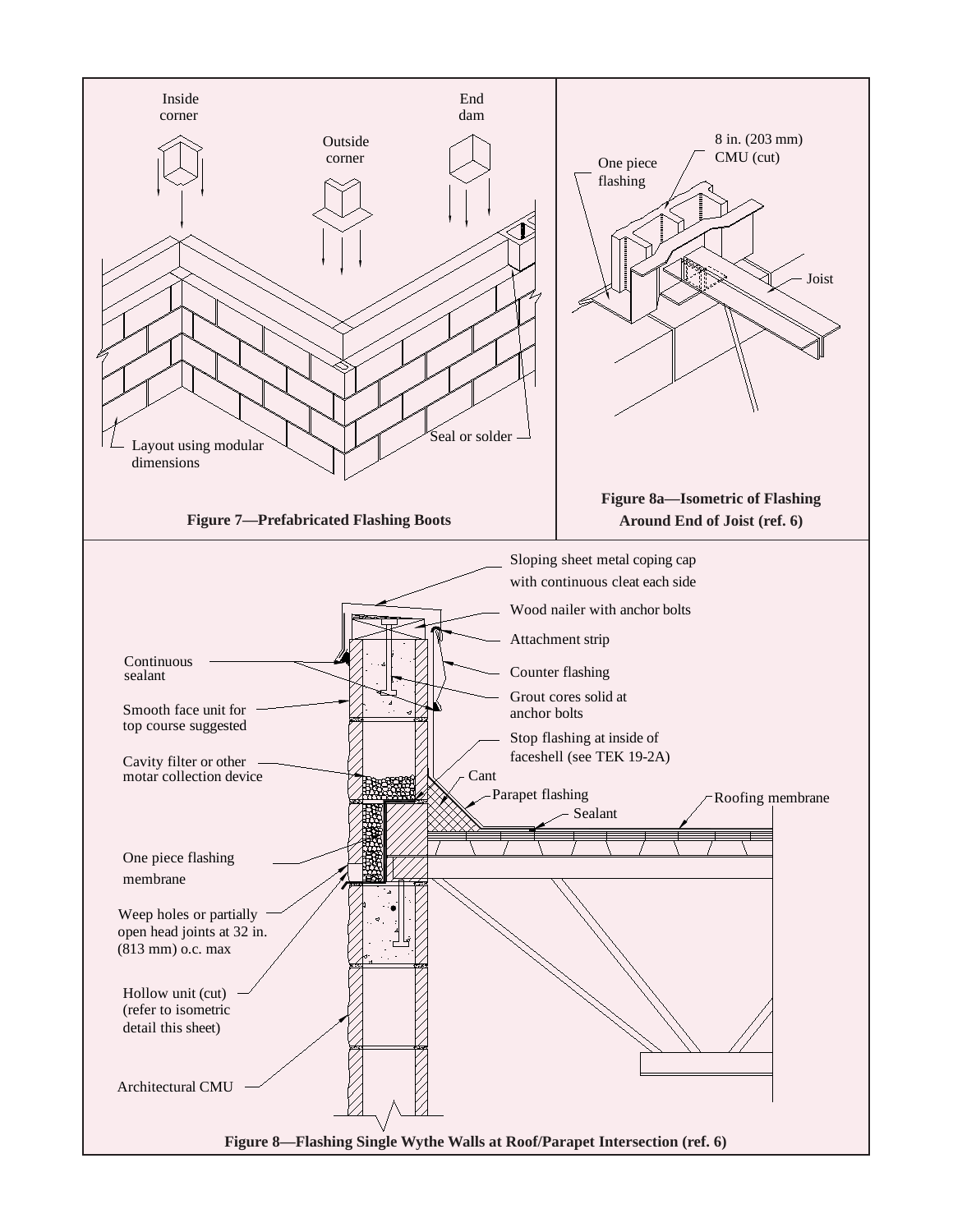![](_page_4_Figure_0.jpeg)

Flashing single wythe walls at the ends of bar joists which utilize wall pockets for bearing is shown in Figures 8 and 8a.

## **FLASHINGS AT COPINGS AND CAPS**

The type of flashing detail to use on lowsloped roofs will in part depend on the type of roofing membrane being used. As with any flashing detail, the materials used should result in a uniform and compatible design. For example, joining two materials with significantly different coefficients of thermal expansion (such as metal flashing and bitumen roofing membrane) can cause tearing and failure of the joint. Many roofing membranes also shrink as they age. As a result, roofing membranes extending over the top of a parapet may pull the parapet off the wall as the roofing membrane shrinks. Counter flashing provides a solution to these problems as shown in Figure 8. Counter flashing also facilitates the reroofing process by allowing easy removal and access to the flashing membrane fasteners.

During placement of the final courses of masonry in parapets, and commencing with the second course below the coping/cap location, a grout stop should be placed over cores so that grout can be placed for the positioning of anchor bolts (Figure 8).

 In coping installations it is imperative that penetrations of through-wall flashing be tightly sealed to prevent water infiltration. A full mortar bed is required to be placed on the through-wall flashing to allow proper positioning of coping units. Full head joints are placed between the coping units as well as properly spaced control joints. The joints between the coping units should then be raked and a joint sealant applied.

 Coping units should be sized such that overhangs and a drip reveal are provided on both sides of the wall. Metal caps require wood plates for anchorage, which in turn are usually attached to the wall with anchor bolts. The cap should be sloped to prevent water from draining onto the exposed surface of the masonry and should extend at least 4 in. (102 mm) over the face of the masonry and sealed on both sides. Smooth face or uniform split face CMU should be considered for use under the cap to ensure a relatively tight fit between the masonry and cap that might be hindered by uneven concrete masonry units such as split-face or fluted units.

## **INTERIOR WALL TREATMENTS**

 Concrete masonry walls with an interior treatment may also utilize a through-wall flashing installation of flashings as shown in Figure